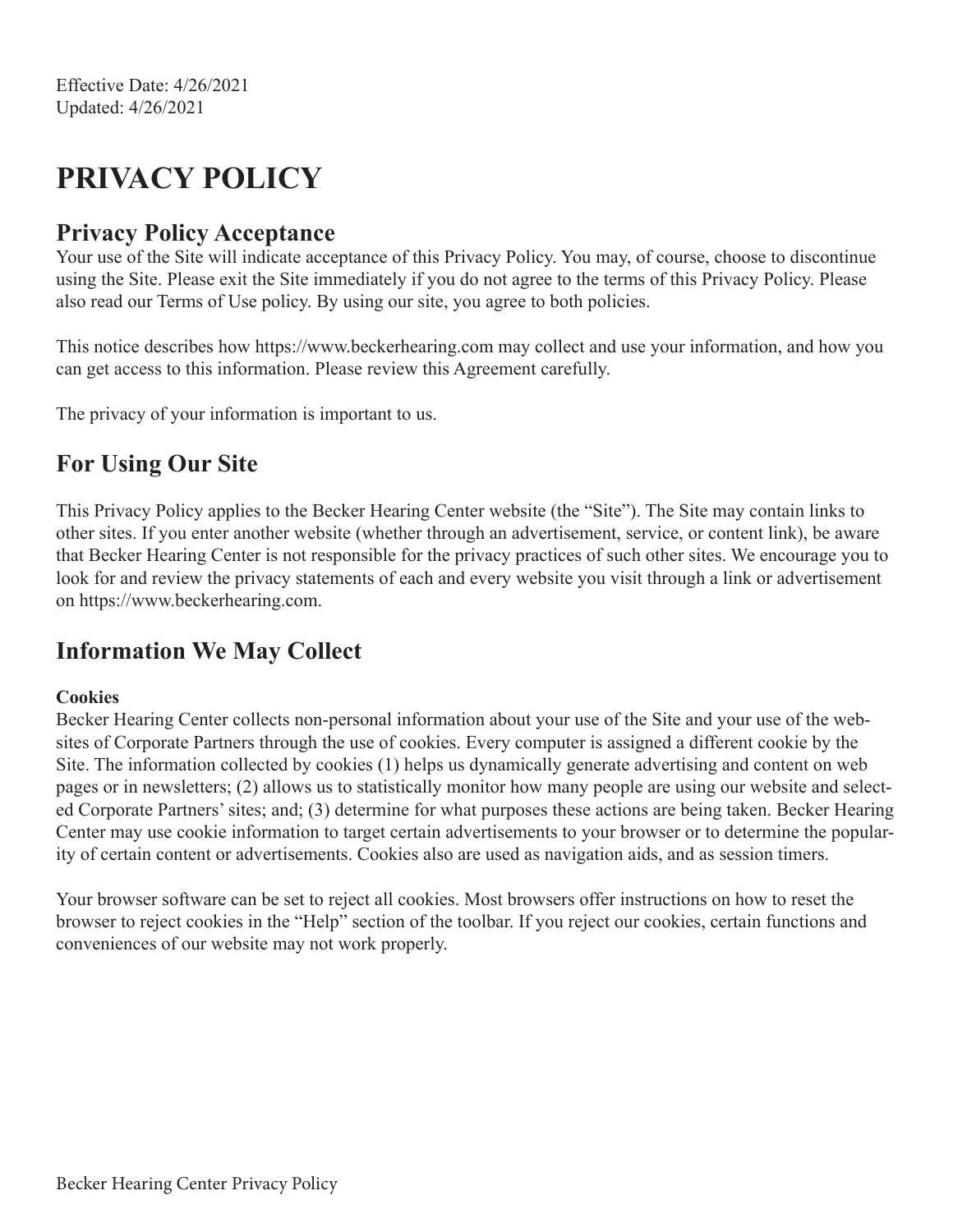### **Identifiable Information We Collect:**

Becker Hearing Center collects personally identifiable information you provide when you sign up to receive our e-mail newsletter, call our phone number, send us an e-mail, send us a message through our online forms, or through public forums, and/or reach out to Becker Hearing Center via online chat. We may use the personally identifiable information you provide to respond to your questions, provide you specific services you select, help you navigate the information on the Site, conduct follow-up surveys, and send you e-mails about website maintenance and updates.

By using our Site, we may collect categories of personal information including, but not limited to:

- Your name:
- Address;
- Phone number;
- E-mail;
- Date-of-birth:
- Geolocation, and;
- IP Address

Personally identifiable information that we collect may be shared or stored internally within our sister companies, subsidiaries, and parent company to facilitate proper functioning of the site, further our legitimate business interests, and/or compliance standards.

# **Information Collected by Third Parties Not Acting on Becker Hearing Center's Behalf**

Corporate Partners or advertisers on the Site may use their own cookies in advertisements served on the Site and in correspondence sent to you. Some advertisers use companies other than Becker Hearing Center to serve their ads and to monitor users' responses to ads, and these companies ("Ad Servers") may also collect non-personal information through the use of cookies on our website. In certain situations, information collection may be facilitated by momentarily directing your browser to the website of an Ad Server or other third party acting on behalf of the Corporate Partner, or advertiser before redirecting your browser to its proper destination (e.g., back to the Site to show the ad or to the advertiser's website); this redirection process will not be apparent to you.

Becker Hearing Center does not control these third parties' use of cookies or how they manage the information they gather through them. However, we do require Corporate Partners, advertisers, and Ad Servers who collect cookie information through our website to agree to protect the information they collect. Certain Ad Servers allow you to prevent them from collecting data through the use of cookies.

You may opt-out of third party data collection. In order to do so, you must opt-out of such data collection through each individual site, adjust the settings within your device or browser, or visit the Network Advertising Initiative Opt-Out Page.

We use the following third party cookies on this website and its pages:

Google Tag Manager Google Analytics LeadsRX

Becker Hearing Center Privacy Policy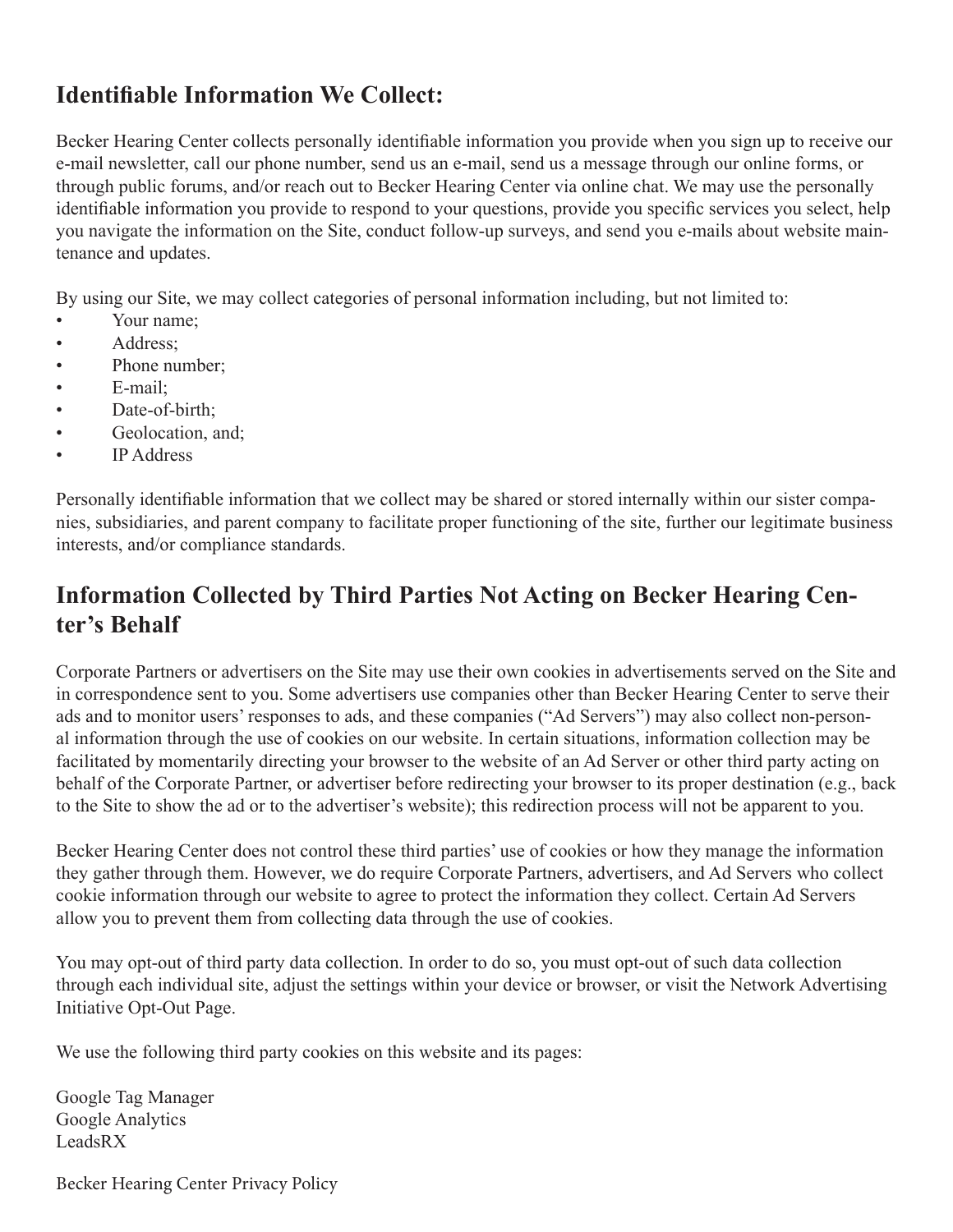### **Disclosure of Your Information**

Except as set forth in this privacy policy or as specifically agreed to by you, Becker Hearing Center will not disclose any personally identifiable information it gathers from you on our Site. We will only release personally identifiable information to third parties: (1) to comply with valid legal requirements such as a law, regulation, search warrant, subpoena, or court order; or (2) in special cases, such as a physical threat to you or others. In the event that we are legally compelled to disclose your personally identifiable information to a third party, we will attempt to notify you unless doing so would violate the law or court order. In addition, we may disclose personal information as described below.

#### **Disclosure of Aggregate Information**

Becker Hearing Center may provide anonymized, aggregate information to third parties. For example, we might inform third parties regarding the number of users of the Site and the activities they conduct while on the Site. We might also inform a company (that may or may not be an advertiser on our site) that "30% of our users live east of the Delaware River" or that "25% of our users dispense hearing aids." We require parties with whom we share aggregate information to agree they will not attempt to make this information personally identifiable, such as by combining it with other databases.

#### **How Becker Hearing Center Handles Privacy and Security Internally**

Listed below are some of the security procedures Becker Hearing Center uses to protect your privacy:

- Uses firewalls to protect information held in our servers;
- Closely monitors and limits the number of Becker Hearing Center employees who have potential access to your personally identifiable information;
- Follows best practices for password security;
- Requires all respective Becker Hearing Center employees to abide by this Privacy Policy and be subject to disciplinary action for violations thereof, and;
- Securely stores your data.

Despite Becker Hearing Center's efforts to protect your personally identifiable information, there is always some risk that an unauthorized third-party may exceed access or that transmissions of your information over the Internet will be intercepted.

#### **Contacting Becker Hearing Center Regarding Your Personal Information**

If you have a complaint, problem, or want to delete your personally identifiable information from our systems, or update the personally identifiable information that you have provided to us, please e-mail us at https://www. beckerhearing.com or call us at 662-842-6325. Our FOP will forward your complaint to the appropriate internal department for a response or resolution. We try to answer every e-mail within 48 business hours, but we may not always able to do so.

#### **FOR CALIFORNIA RESIDENTS:**

In addition and/or in accordance with the rest of our Privacy Policy, you have a right to know and request information regarding the categories of personal information and actual personal information we collect or sell, as well as what categories of personal information and actual personal information we share with or sell to third parties and categories of third parties. You also have the right to request the categories of sources from which the personal information is collected, as well as the business or commercial purpose for collecting or selling personal information. You have the right to edit this information or request its deletion. To submit an information request, you can e-mail us at https://www.beckerhearing.com or call us at 662-842-6325. You do not need to create an account to opt-out of the sale of your information. We have the right to verify the identity of a user Becker Hearing Center Privacy Policy